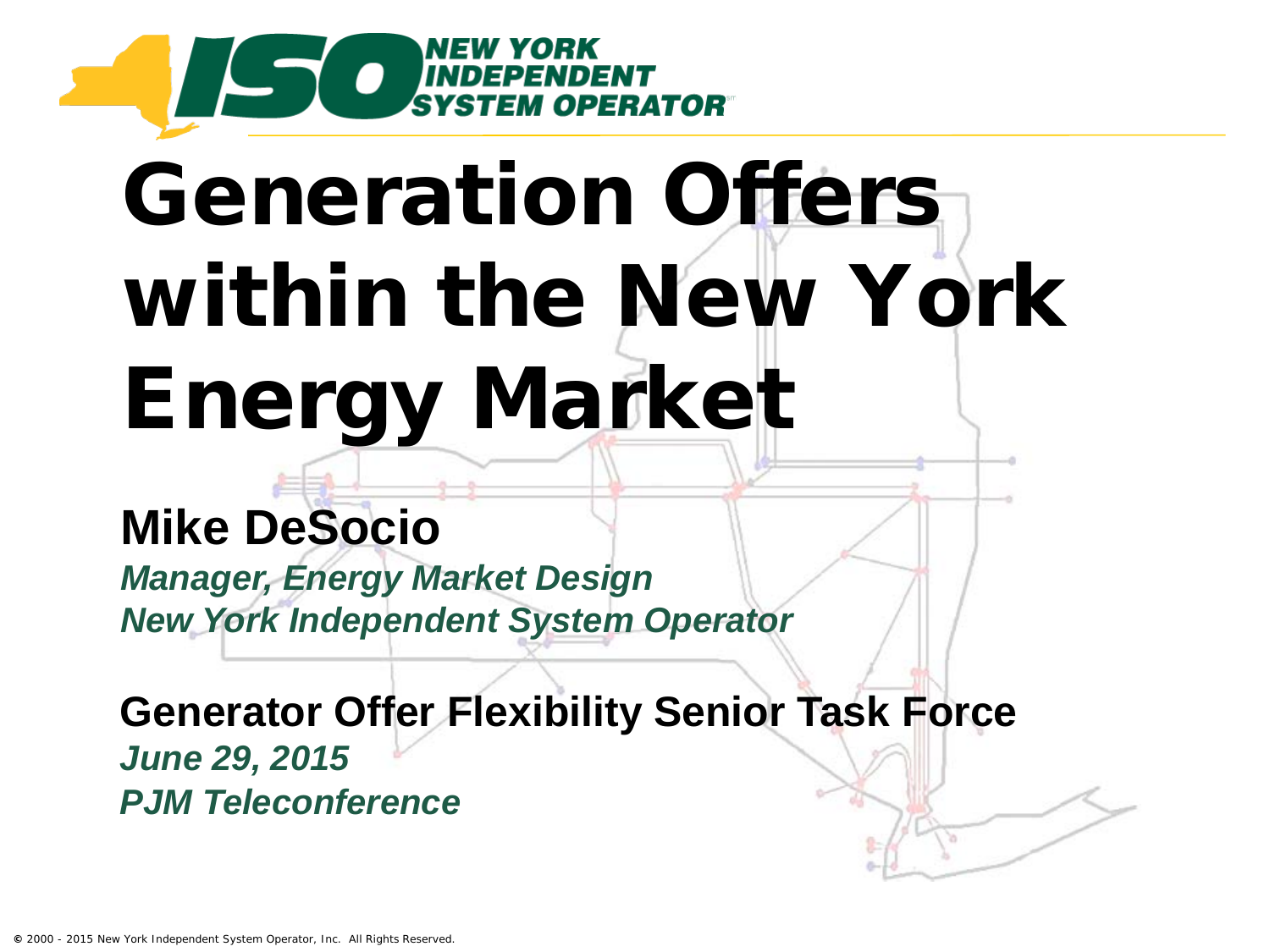

### Background

- **Generator Offers are three part:**
	- *Startup Costs*
		- **Either with a hourly startup cost provided in the offer; or**
		- **With a startup cost duration curve which escalated based on time off-line**
	- *Minimum Generation Costs*
	- *Incremental Costs*
- **Generator Offers can vary hourly in the Day Ahead and Real-Time Energy Markets**

```
See Market Participants User's Guide
```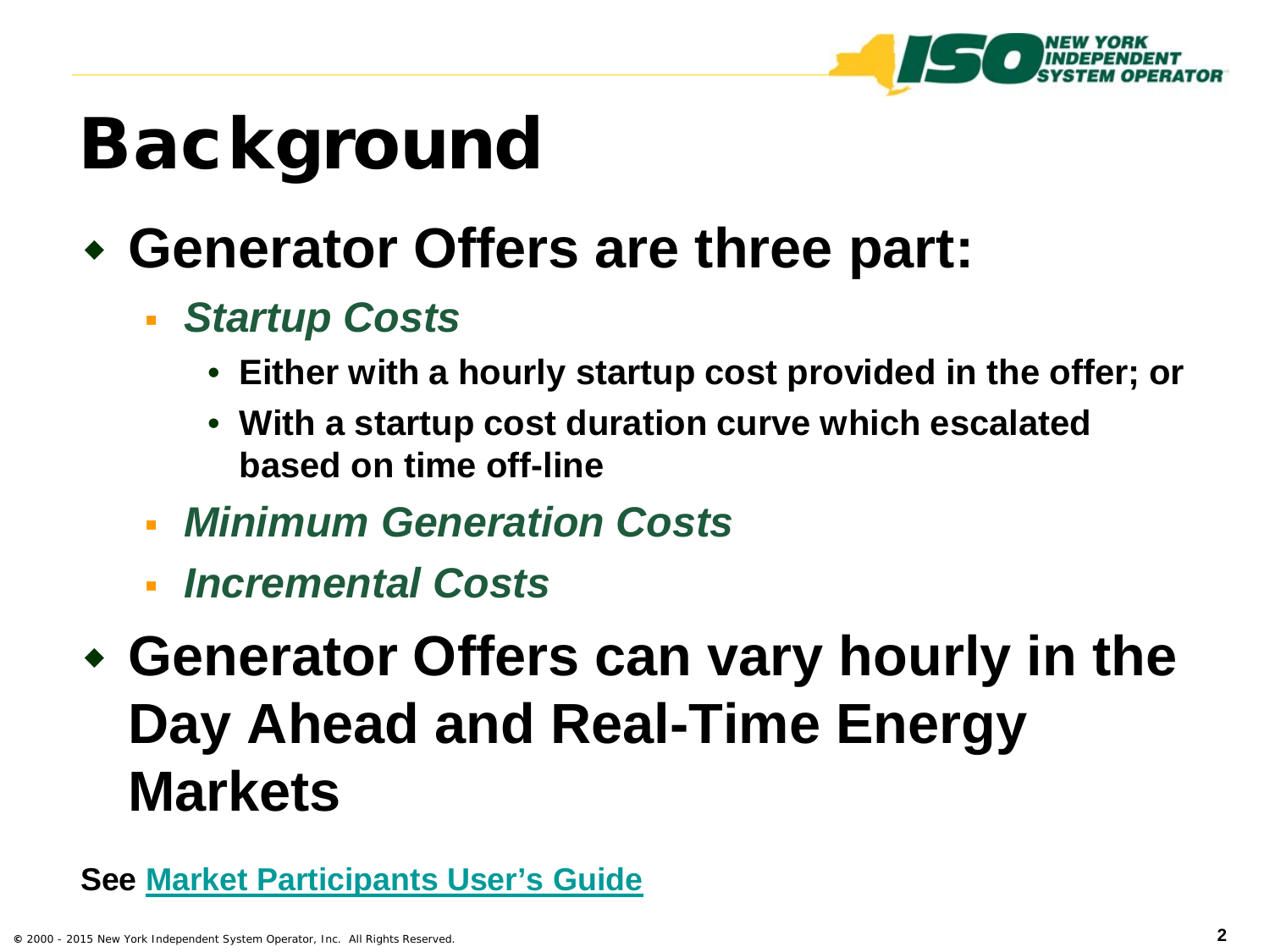

### Background

- **Generator Commitment information can be modified at any time, takes effect immediately, and includes:**
	- *Minimum Run Time (in hours)*
	- *Minimum Down Time (in hours)*
	- *Maximum Stops per Day*
	- *Startup Notification Time (in hours)*
		- **Not used if Startup Notification Time Curve is provided**
	- *Startup Cost Curve (up to 6 startup cost/hours off-line pairs)*
	- *Startup Notification Time Curve (up to 6 hours to start/hours off-line pairs)*

#### **See [Market Participants User's Guide](http://www.nyiso.com/public/webdocs/markets_operations/documents/Manuals_and_Guides/Guides/User_Guides/mpug.pdf)**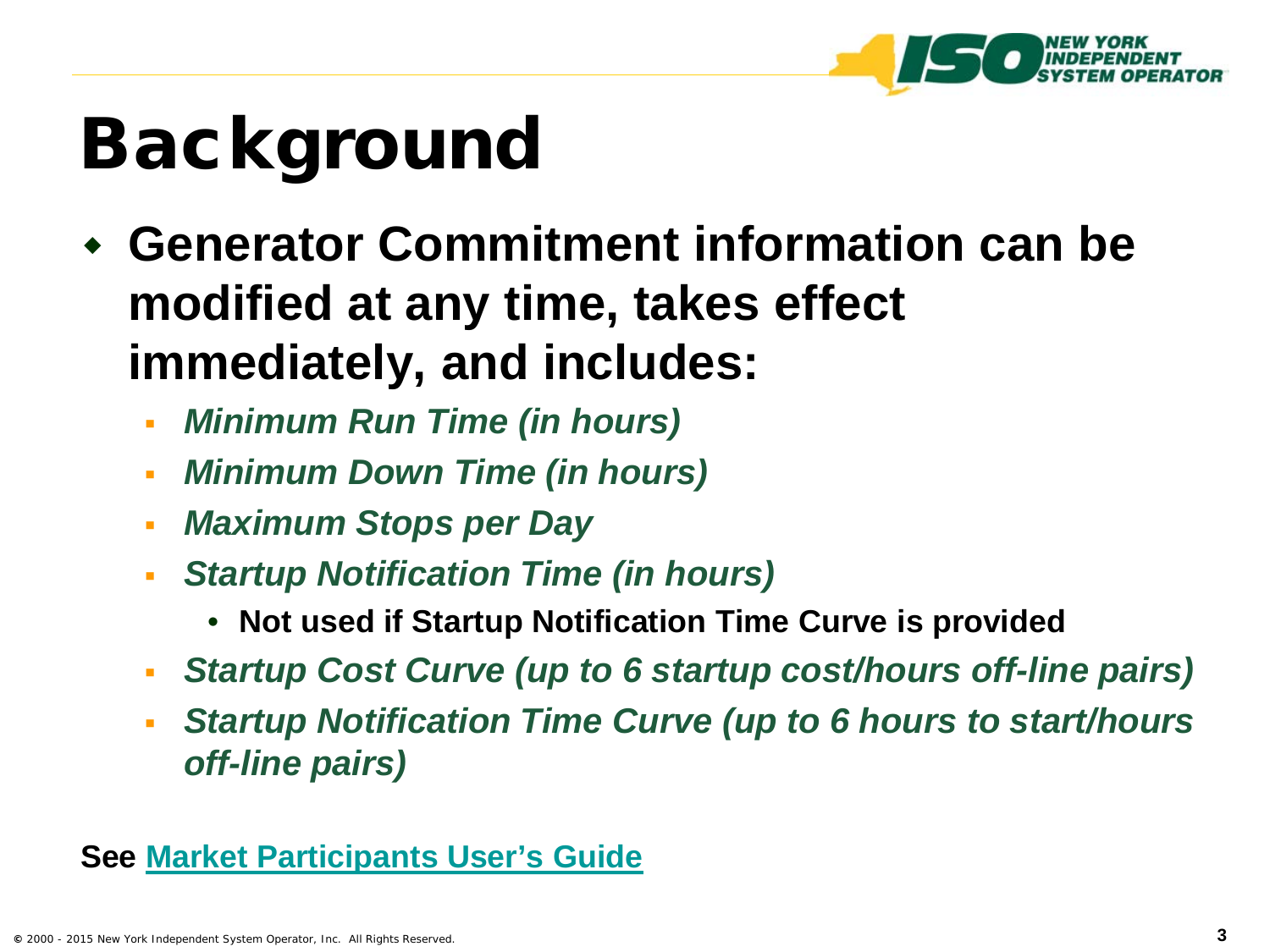

### Background

- **Separately, the NYISO determines Generator Reference Level Costs used in application of market power mitigation based on separately submitted Generator cost data which includes:**
	- *Heat Rate Data*
	- *Fuel & Emission Cost Data*
	- *Startup Cost Data*
	- *Variable Cost Data*
	- *Risk & Opportunity Data*
- **The NYISO Market Mitigation & Analysis group reviews all submitted cost data prior to its use in the market**
- **This information is provided using the Reference Level Software (RLS) application**

#### **See [Reference Level Software User's Guide](http://www.nyiso.com/public/webdocs/markets_operations/documents/Manuals_and_Guides/Guides/User_Guides/Ref_Lev__SW_UG.pdf)**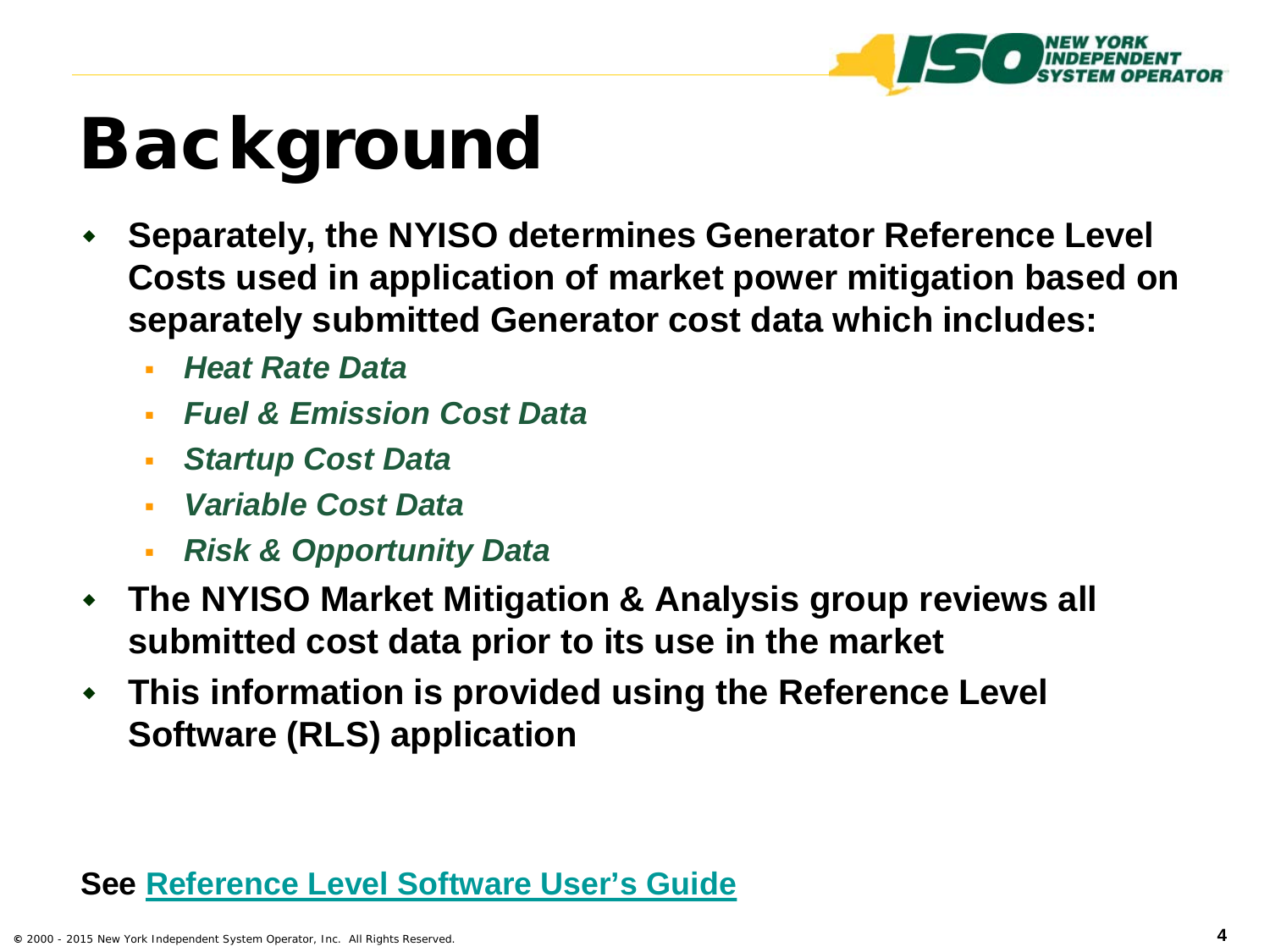

#### Rules at Startup

- **DAM-committed generators were not permitted to increase:**
	- *Incremental Bids for generation that received a DAM schedule*
	- *Minimum Generation Bids*
- **Only permitted to increase the incremental energy bid curve on Real-Time bids above generator's DAM schedule**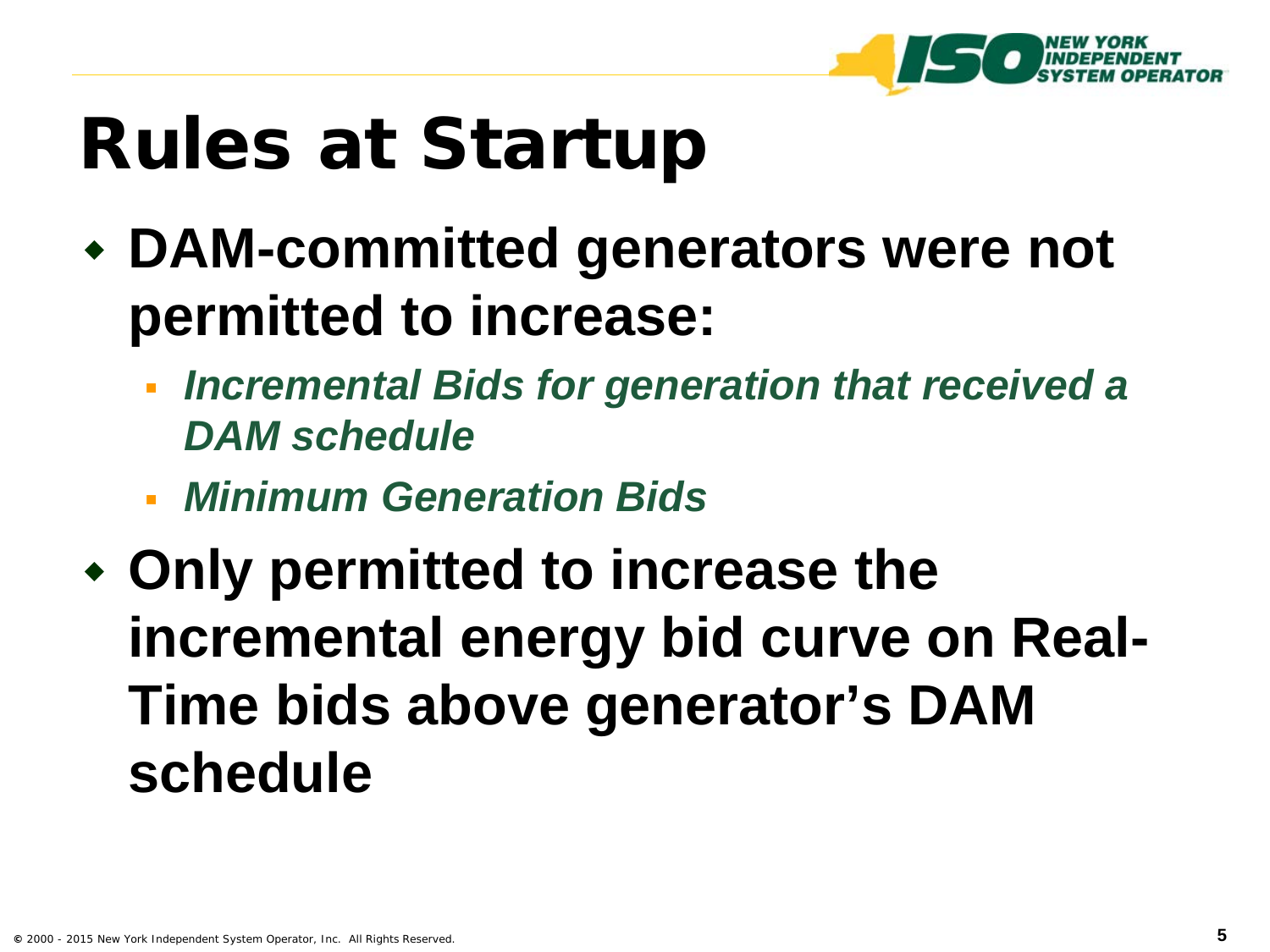

#### Rules at Startup

- **Real-Time offers could vary hour by hour and updated throughout the operating day**
- **Real-Time offers were due 90 minutes prior to the operating hour** 
	- *Offers for 15:00 were due at 13:30*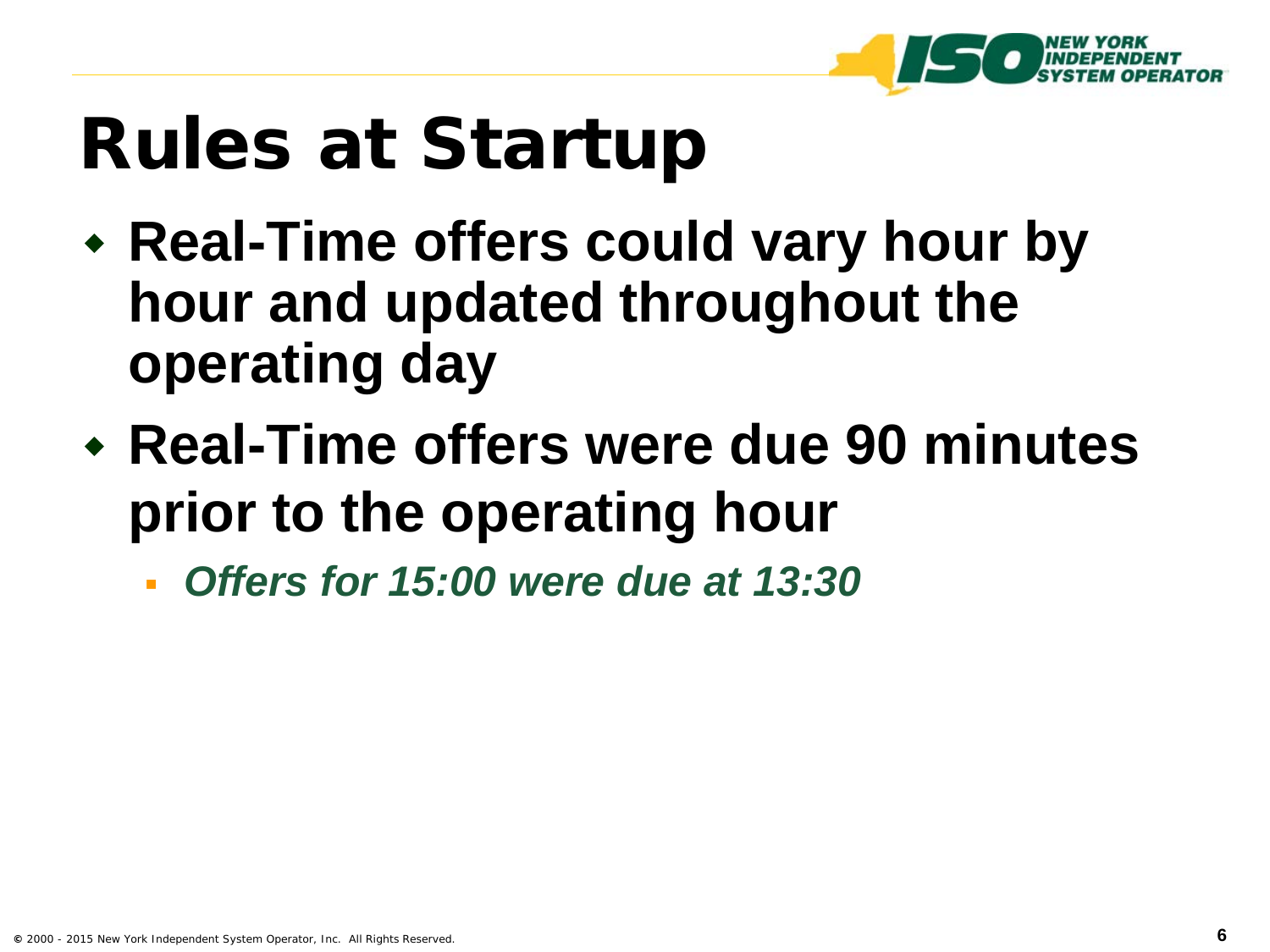

# Allowing more flexibility

- **Since 2010, generators have been allowed to increase the RT bids for DAM-committed incremental energy** 
	- *For fuel-related cost or type changes:* 
		- **MPs may submit fuel type and fuel cost information with updated RT bids**
		- **Reference Level Software (RLS) will use fuel costs to adjust reference levels, subject to RLS rules**
		- **Available fuel types must be provided/approved ahead of time**
	- *For other cost increases:*
		- **MPs will submit updated RT bids if they choose to use this feature**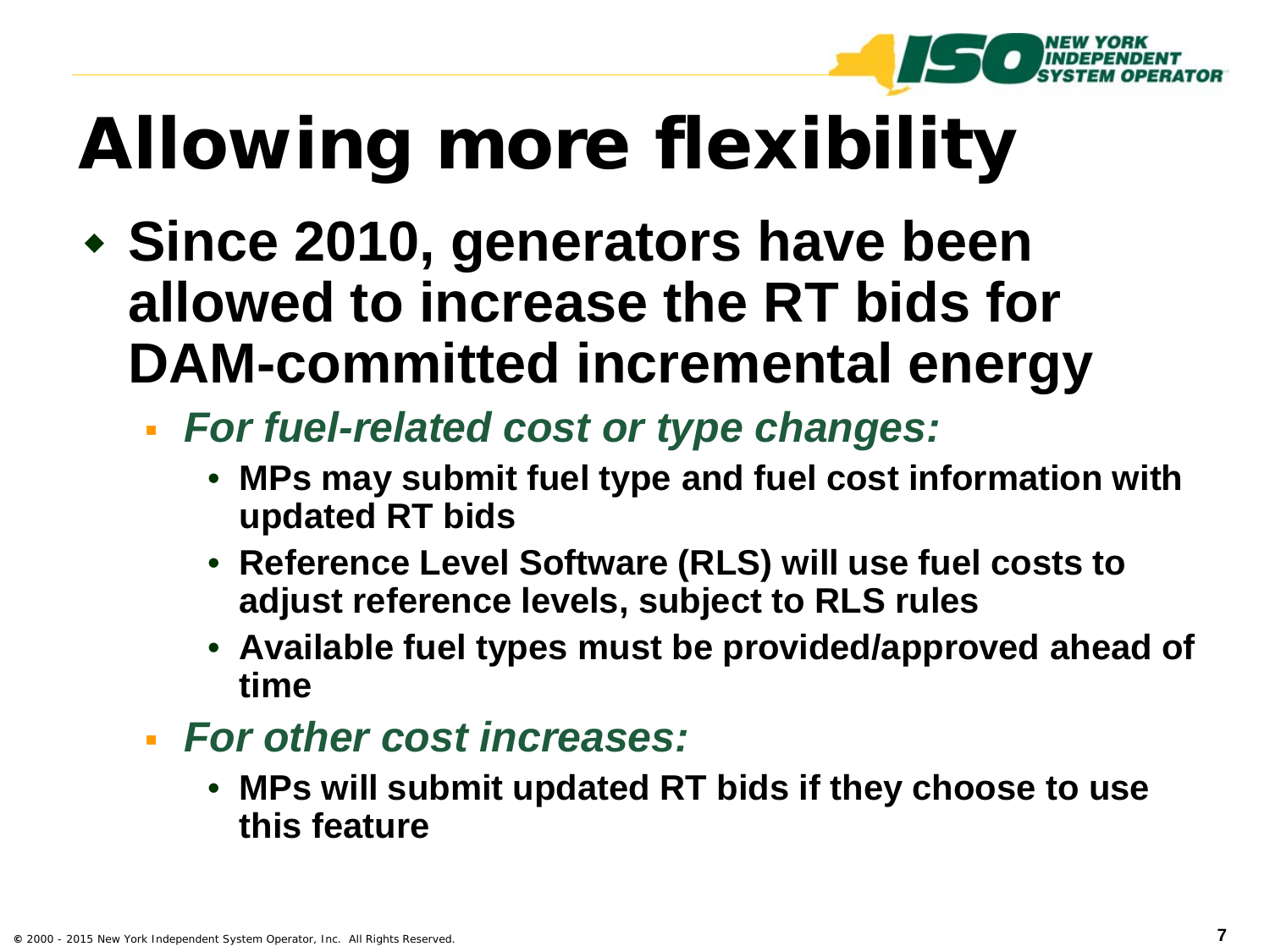

# Allowing more flexibility

- **Real-Time offers and fuel costs can still vary hour by hour and updated by Market Participants throughout the operating day**
- **Real-Time offers are now due 75 minutes prior to the operating hour**

*Offers for 15:00 are due by 13:45*

 **Qualified Combined Cycle generators can receive real-time economic commitments where they are guaranteed a minimum 2 hour run time**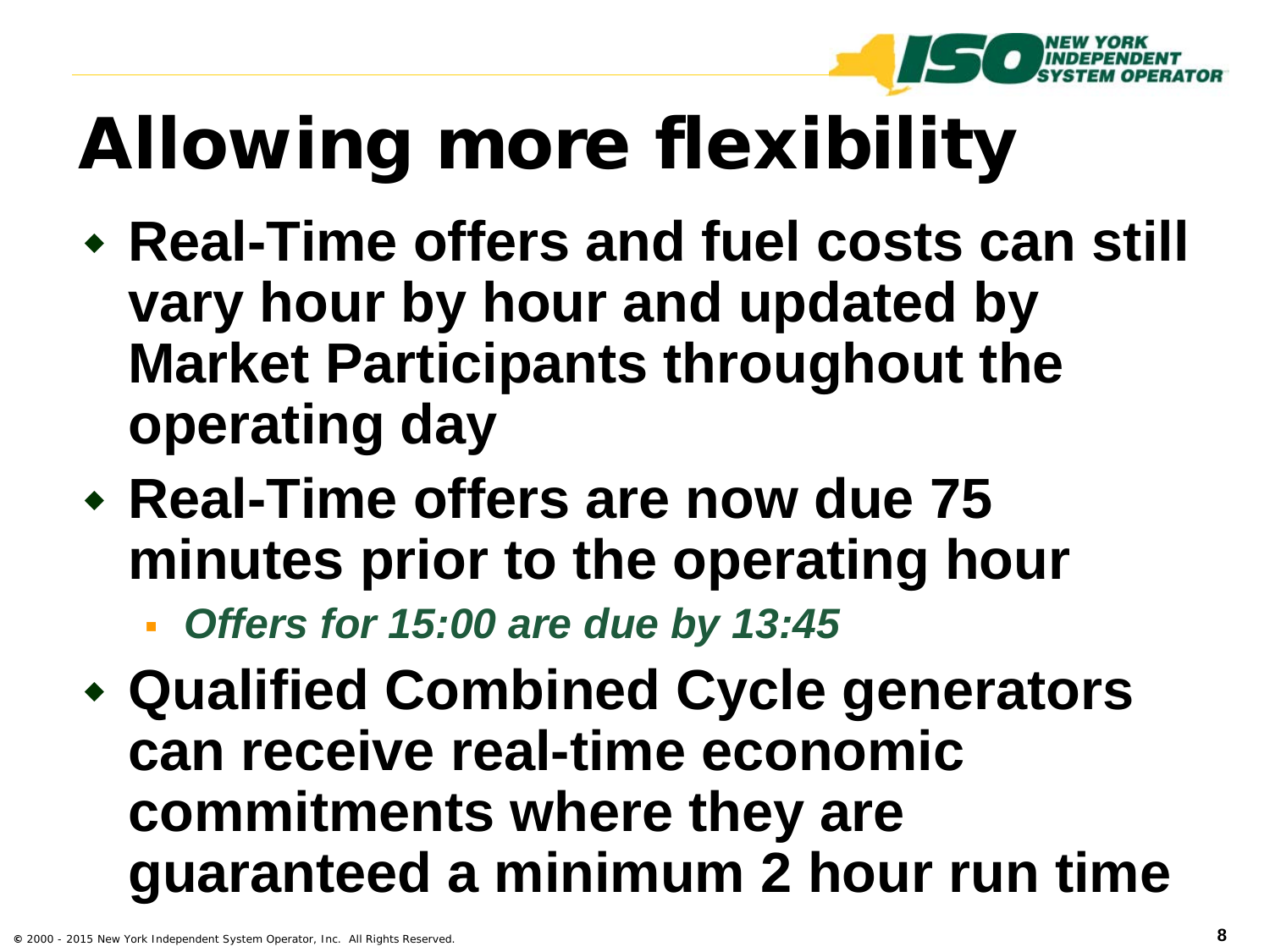

# Maintain Availability

#### **For DAM-committed generation:**

- *Minimum Generation MW Bid cannot be changed for the hours of Day Ahead Commitment*
- *Minimum Generation Bid (\$) cannot be increased for the hours of Day Ahead Commitment*
- *Start-Up Cost (\$) cannot be changed*
	- **For DAM-committed units, start-up cost was already used in SCUC and reflected in generator's DAM schedule and settlement**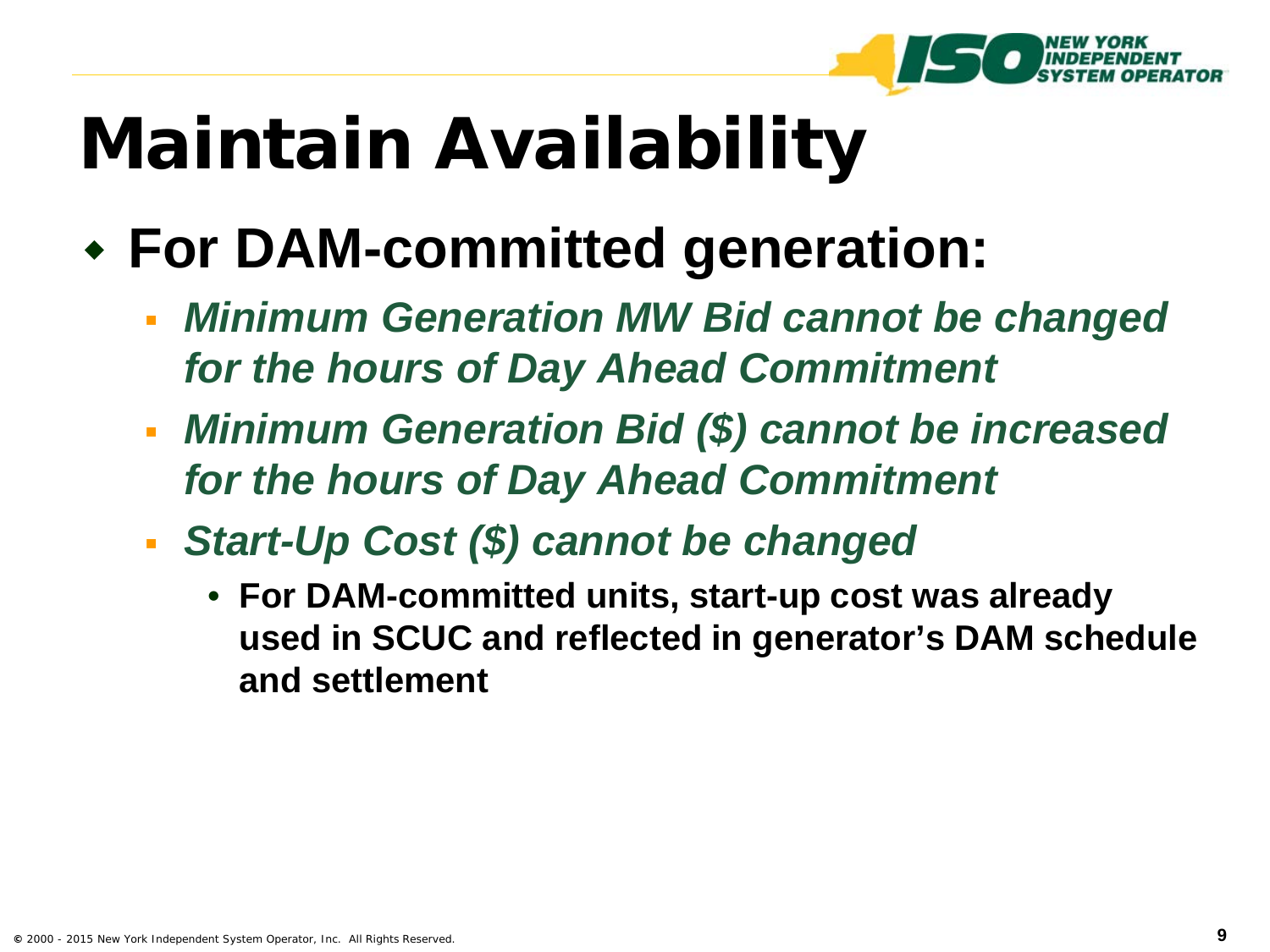

### Managing Settlement Impacts

#### **No DAMAP shall be paid a to Generator for:**

- **any hour in which the Incremental Energy Bids submitted in** *the RT market exceed those submitted in the DAM for the portion of the Generator's Capacity that was scheduled Day-Ahead; and*
- *the two hours immediately preceding and the two hours immediately following the hour(s) with the increased RT Bids*
- **Maintain Load and Balancing Market settlements** 
	- *Loads that purchase DAM energy continue to pay the contracted DAM price. Anyone in the balancing market continues to buy/sell balancing energy at the RT price.*